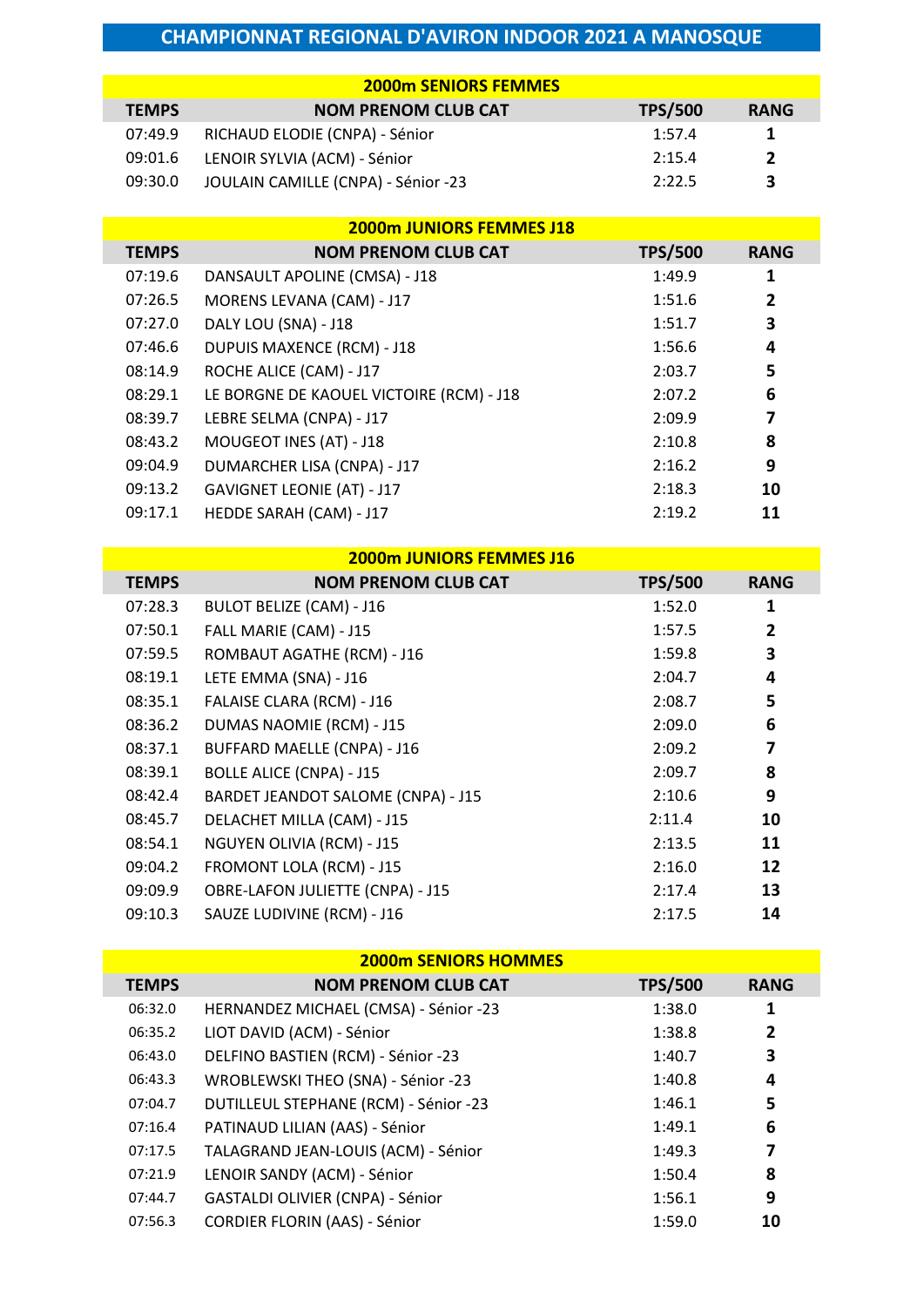|              | <b>2000m JUNIORS HOMMES J18</b>   |                |                |
|--------------|-----------------------------------|----------------|----------------|
| <b>TEMPS</b> | <b>NOM PRENOM CLUB CAT</b>        | <b>TPS/500</b> | <b>RANG</b>    |
| 06:19.0      | RODRIGUE ROSATI ALRIC (SNA) - J18 | 1:34.7         | 1              |
| 06:43.4      | DESFOURNEAUX OSCAR (CMSA) - J18   | 1:40.8         | $\overline{2}$ |
| 06:46.8      | BILLON LEO (CAM) - J17            | 1:41.7         | 3              |
| 06:54.0      | MAITAL ALI-AMINE (CAM) - J18      | 1:43.5         | 4              |
| 06:56.6      | TCHIKNAVORIAN THOMAS (CAM) - J17  | 1:44.1         | 5              |
| 06:58.0      | BOUDRANDI-SAJ ARNAUD (CNPA) - J17 | 1:44.5         | 6              |
| 07:02.5      | DELFINO ROMAIN (RCM) - J18        | 1:45.6         | 7              |
| 07:11.8      | MICHEL MATHEO (CAM) - J18         | 1:47.9         | 8              |
| 07:14.2      | FERRAUD CLEMENT (CAM) - J17       | 1:48.5         | 9              |
| 07:20.6      | CARREAU ROMAIN (CAM) - J17        | 1:50.1         | 10             |
| 07:28.7      | MALAGA AXEL (ACM) - J17           | 1:52.1         | 11             |
| 07:28.9      | KEREBEL AURELIEN (AT) - J18       | 1:52.2         | 12             |
| 07:33.9      | SERRES ARNAUD (ACM) - J17         | 1:53.4         | 13             |
| 07:36.0      | <b>GUERIN TRISTAN (AT) - J17</b>  | 1:54.0         | 14             |
| 07:39.3      | LABATUT GUILHEM (CNPA) - J17      | 1:54.8         | 15             |
| 07:41.4      | NICOLET JEREMY (RCM) - J18        | 1:55.3         | 16             |
| 08:06.0      | THEO GERMAIN (AT) - J18           | 2:01.5         | 17             |

|              | 2000m JUNIORS HOMMES J16                  |                |                         |
|--------------|-------------------------------------------|----------------|-------------------------|
| <b>TEMPS</b> | <b>NOM PRENOM CLUB CAT</b>                | <b>TPS/500</b> | <b>RANG</b>             |
| 06:52.7      | LEMAIN FABIEN (CAM) - J16                 | 1:43.1         | 1                       |
| 06:58.1      | <b>BRANDEL ARTHUR (CAM) - J16</b>         | 1:44.5         | $\mathbf{2}$            |
| 06:58.8      | <b>BRIAND AURELIEN (CAM) - J16</b>        | 1:44.7         | 3                       |
| 07:07.1      | DAUCHY NICOLAS (SNA) - J15                | 1:46.7         | 4                       |
| 07:10.1      | <b>TURBATTE GUILLAUME (AT) - J16</b>      | 1:47.5         | 5                       |
| 07:13.0      | PISHTALOV TEODOR (RCM) - J16              | 1:48.2         | 6                       |
| 07:15.1      | AVELINE MALO (RCM) - J16                  | 1:48.7         | $\overline{\mathbf{z}}$ |
| 07:16.9      | SUZANNE MACEO (CAM) - J15                 | 1:49.2         | 8                       |
| 07:22.1      | RENARD RAPHAEL (SNA) - J15                | 1:50.5         | 9                       |
| 07:25.4      | <b>DEMARET CYPRIEN (SNA) - J15</b>        | 1:51.3         | 10                      |
| 07:27.6      | <b>DUPUIS RONAN (RCM) - J15</b>           | 1:51.9         | 11                      |
| 07:27.8      | MEZA LACRUZ GABRIEL ALEJANDRO (CAM) - J16 | 1:51.9         | 12                      |
| 07:27.9      | MARTINEZ EVAN (CAM) - J16                 | 1:51.9         | 13                      |
| 07:29.5      | RIBON EDOARDO (ACM) - J15                 | 1:52.3         | 14                      |
| 07:30.4      | BELEMI RAPHAEL (RCM) - J15                | 1:52.6         | 15                      |
| 07:35.0      | TRASSAR YEGOR (SNA) - J15                 | 1:53.7         | 16                      |
| 07:43.3      | <b>GAUTELIER ELIOT (CNPA) - J16</b>       | 1:55.8         | 17                      |
| 07:47.8      | <b>GASTALDI QUENTIN (CNPA) - J15</b>      | 1:56.9         | 18                      |
| 07:47.8      | FREYDIER PINEAU YANIS (CNPA) - J15        | 1:56.9         | 19                      |
| 07:53.9      | ZOUIR ALI (RCM) - J15                     | 1:58.4         | 20                      |
| 08:12.0      | JOULAIN MAXIME (CNPA) - J15               | 2:03.0         | 21                      |
| 08:20.8      | STANCHEV GEORGI (AT) - J16                | 2:05.2         | 22                      |
| 08:44.2      | <b>CHERICI ROBIN (CNPA) - J16</b>         | 2:11.0         | 23                      |
| 08:45.0      | VIGOUROUX LENY (RCM) - J15                | 2:11.2         | 24                      |
| 08:47.6      | LAZMANY MEHDI (AT) - J15                  | 2:11.9         | 25                      |
| 09:41.3      | <b>GAUZERE ARTHUR (CNPA) - J15</b>        | 2:25.3         | 26                      |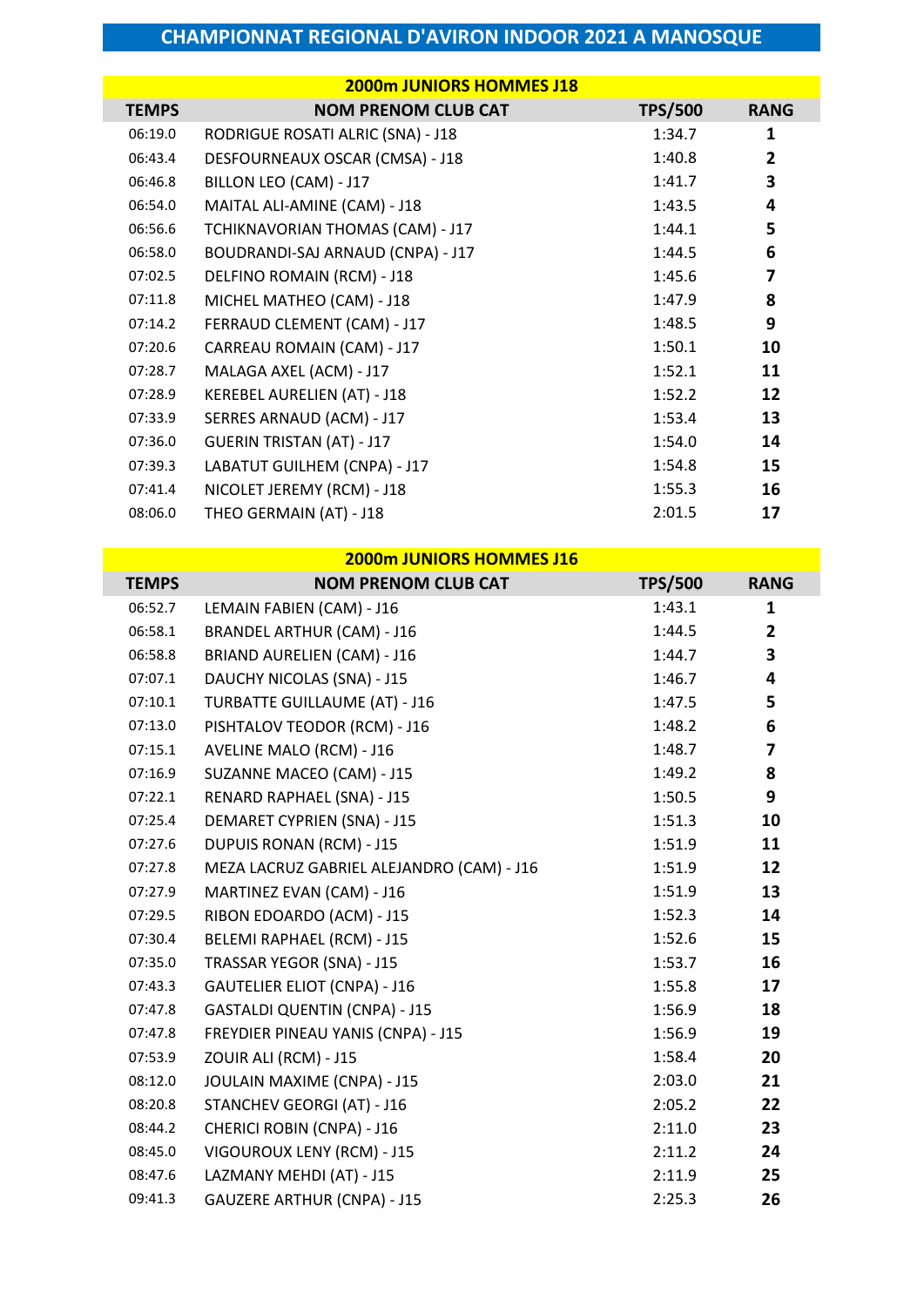| <b>2000m SENIORS HOMMES PR2</b>                                                                   |                |
|---------------------------------------------------------------------------------------------------|----------------|
| <b>TEMPS</b><br><b>NOM PRENOM CLUB CAT</b><br><b>TPS/500</b>                                      | <b>RANG</b>    |
| 08:53.2<br>2:13.3<br>SANCHEZ ALEXIS (AAS) - Sénior                                                | 1              |
| 12:42.5<br>AYDIN EMRE (ACM) - Sénior<br>3:10.6                                                    | $\overline{2}$ |
|                                                                                                   |                |
| <b>2000m SENIORS FEMMES PR3</b>                                                                   |                |
| <b>TEMPS</b><br><b>NOM PRENOM CLUB CAT</b><br><b>TPS/500</b>                                      | <b>RANG</b>    |
| 08:56.9<br>TABOURET EMILIE (AAS) - Sénior<br>2:14.2                                               | 1              |
|                                                                                                   |                |
| 2000m SENIORS HOMMES PR3 - ID - BC                                                                |                |
| <b>TEMPS</b><br><b>TPS/500</b><br><b>NOM PRENOM CLUB CAT</b>                                      | <b>RANG</b>    |
| 2:08.9<br>08:35.8<br>LATOUR GUILLAUME (AAS) - Sénior                                              | $\mathbf{1}$   |
|                                                                                                   |                |
| 2000m SENIORS HOMMES PR3 - ID - CD                                                                |                |
| <b>TEMPS</b><br><b>NOM PRENOM CLUB CAT</b><br><b>TPS/500</b>                                      | <b>RANG</b>    |
| ZEMMOUCHI HOTMAN (AAS) - Sénior<br>2:03.8<br>08:15.3                                              | 1              |
| 08:30.2<br>2:07.5<br><b>BOUHARID JAWAD (AAS) - Sénior</b>                                         | 2              |
| 08:47.4<br>PELLERANO JEAN BAPTISTE (AAS) - Sénior<br>2:11.8                                       | 3              |
|                                                                                                   |                |
| 2000m JUNIORS HOMMES J18 PR3 - ID - CD                                                            |                |
| <b>TEMPS</b><br><b>NOM PRENOM CLUB CAT</b><br><b>TPS/500</b>                                      | <b>RANG</b>    |
| 08:36.1<br>2:09.0<br>DAO ENZO (ACM) - J17                                                         | 1              |
| 2:15.8<br>09:03.4<br>DROUART MAXIME (ACM) - J17                                                   | $\overline{2}$ |
|                                                                                                   |                |
| 2000m JUNIORS HOMMES J16 PR3 - ID - CD                                                            |                |
| <b>TEMPS</b><br><b>TPS/500</b><br><b>NOM PRENOM CLUB CAT</b>                                      | <b>RANG</b>    |
| 2:17.1<br>09:08.6<br><b>BOUCHERY JOHN (ACM) - J15</b>                                             | 1              |
| 09:16.3<br>ERARIO ILLYES (ACM) - J15<br>2:19.0                                                    |                |
|                                                                                                   | 2              |
| 2000m SENIORS FEMMES PR3 - ID - CD                                                                |                |
|                                                                                                   |                |
| <b>NOM PRENOM CLUB CAT</b><br><b>TEMPS</b><br><b>TPS/500</b>                                      | <b>RANG</b>    |
| LAPLANE GABRIELLE (AAS) - Sénior<br>2:30.6<br>10:02.5                                             | 1              |
|                                                                                                   |                |
| 1000m JEUNES HOMMES J14                                                                           |                |
| <b>TEMPS</b><br><b>NOM PRENOM CLUB CAT</b><br><b>TPS/500</b>                                      | <b>RANG</b>    |
| 03:36.9<br>1:48.4<br><b>BONNIN MARC (ACM) - J14</b>                                               | 1              |
| 03:41.0<br>TRAN OWEN (SNA) - J14<br>1:50.5                                                        | 2              |
| 03:45.9<br>GILLETAGACHE YOAN (AT) - J14<br>1:52.9                                                 | 3              |
| 03:48.4<br><b>GOGLIO SEBASTIEN (CNPA) - J14</b><br>1:54.2                                         | 4              |
| 03:53.4<br>BILLARD ARTHUR (SNA) - J14<br>1:56.7                                                   | 5              |
| VERGNIAULTHOCQUET ELIAS (ACM) - J14<br>03:58.6<br>1:59.3                                          | 6              |
| 04:03.0<br><b>BOUDGHENE STAMBOULI NADIR (AAS) - J14</b><br>2:01.5                                 | 7              |
| 04:06.0<br>2:03.0<br>MAZZOLINI MATTHIAS (ACM) - J14                                               | 8              |
| 04:06.7<br>FERREIRA ANDREW (RCM) - J13<br>2:03.3                                                  | 9              |
| 2:05.6<br>04:11.3<br>HEITEKAVA VAIMUA (RCM) - J13                                                 | 10             |
| 04:11.7<br>LEGSSIAR ABDALLAH (SNA) - J13<br>2:05.8                                                | 11             |
| TRASSARD KIRIL (SNA) - J13<br>2:07.5<br>04:15.0                                                   | 12             |
| 04:16.8<br>DILIBERTO ANDREA (AT) - J14<br>2:08.4<br>04:17.4<br>KHALEL HARON (RCM) - J13<br>2:08.7 | 13<br>14       |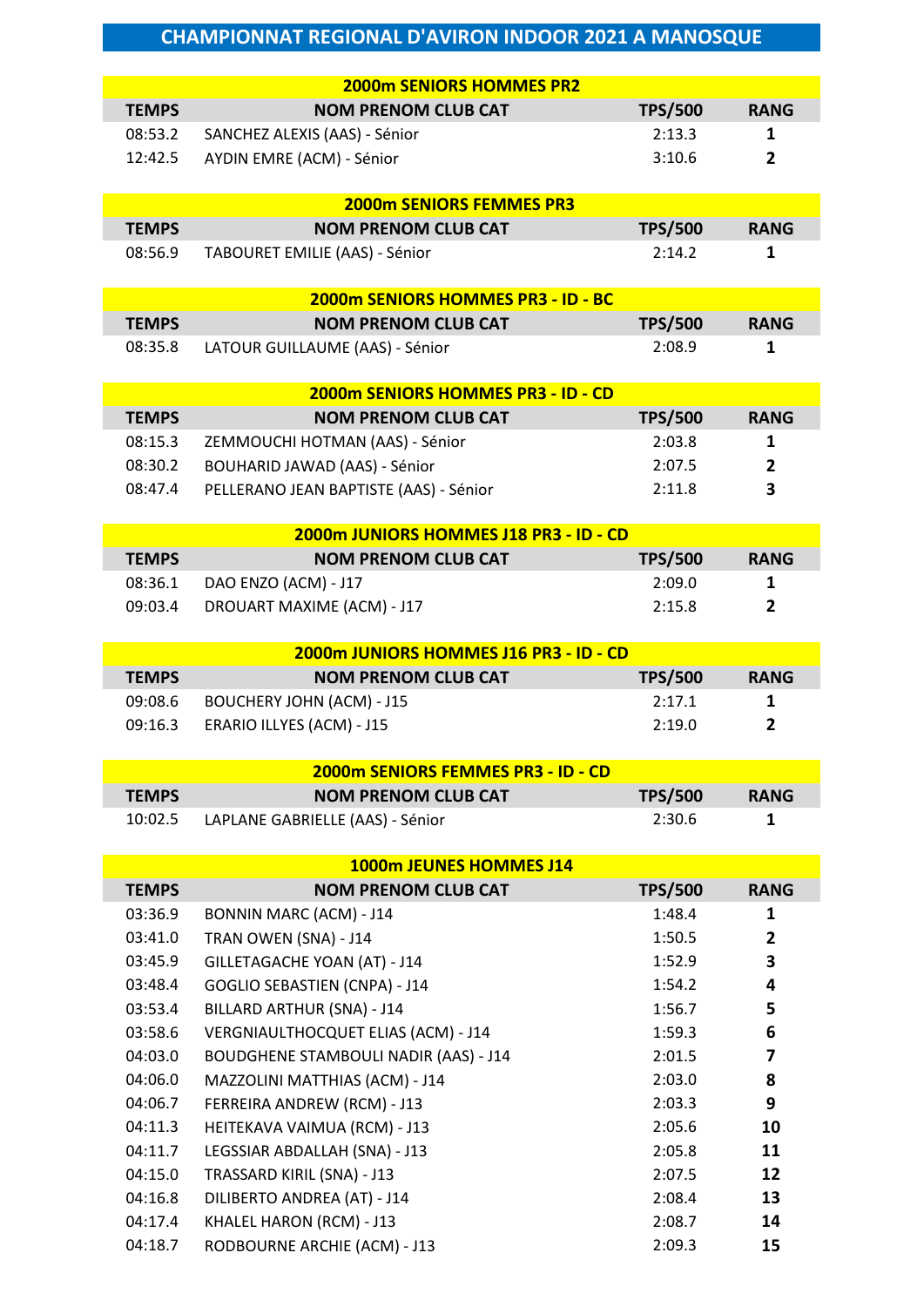| 04:29.5 | FAVRY ETHAN (RCM) - J13                    | 2:14.7 | 16 |
|---------|--------------------------------------------|--------|----|
| 04:29.8 | LAZMANY CHEMSEDINE (AT) - J13              | 2:14.9 | 17 |
| 04:35.8 | LE CALVE LINO (AT) - J13                   | 2:17.9 | 18 |
| 04:41.0 | <b>BUFFARD YANN (CNPA) - J13</b>           | 2:20.5 | 19 |
| 04:41.5 | ERARIO EMRYS (ACM) - J14                   | 2:20.7 | 20 |
| 04:44.0 | SANTORI LILIAN (CNPA) - J14                | 2:22.0 | 21 |
| 04:49.9 | REDON BAPTISTIN (ACM) - J13                | 2:24.9 | 22 |
| 04:57.3 | <b>ESCURE HERPIN CHRISTIAN (RCM) - J13</b> | 2:28.6 | 23 |
| 05:03.3 | DUCATEZ ANTHYME (RCM) - J13                | 2:31.6 | 24 |
| 05:44.1 | LOUKIA ABDERRAHIM (RCM) - J13              | 2:52.0 | 25 |
|         |                                            |        |    |

|              | 1000m JEUNES FEMMES J14             |                |                |
|--------------|-------------------------------------|----------------|----------------|
| <b>TEMPS</b> | <b>NOM PRENOM CLUB CAT</b>          | <b>TPS/500</b> | <b>RANG</b>    |
| 04:03.9      | PUGET EVA (RCM) - J14               | 2:01.9         | 1              |
| 04:09.9      | VALENCIA LEONIE (AAS) - J14         | 2:04.9         | $\overline{2}$ |
| 04:19.7      | ROMBAUT ESTELLE (RCM) - J13         | 2:09.8         | 3              |
| 04:25.1      | BARTHOU DEVAUX LILOU (SNA) - J14    | 2:12.5         | 4              |
| 04:25.2      | MARQUIS CERISE (SNA) - J13          | 2:12.6         | 5              |
| 04:27.4      | <b>DEQUIDT LILWENN (CNPA) - J13</b> | 2:13.7         | 6              |
| 04:32.9      | <b>ANTOINE DIANE (SNA) - J14</b>    | 2:16.4         | 7              |
| 04:34.0      | COMPARATO BEZIEL KALIA (SNA) - J13  | 2:17.0         | 8              |

|              | <b>1000m JEUNES FEMMES J12</b>  |                |              |
|--------------|---------------------------------|----------------|--------------|
| <b>TEMPS</b> | <b>NOM PRENOM CLUB CAT</b>      | <b>TPS/500</b> | <b>RANG</b>  |
| 04:02.4      | GASTALDI CHLOE (CNPA) - J12     | 2:01.2         | 1            |
| 04:36.1      | DUPUIS EOWYN (RCM) - J12        | 2:18.0         | $\mathbf{2}$ |
| 04:43.6      | <b>GERARD ALOISE (AT) - J12</b> | 2:21.8         | 3            |
| 04:46.7      | BERTINMAGHIT SASHA (ACM) - J12  | 2:23.3         | 4            |
| 05:16.7      | GAUZERE ZOE (CNPA) - J12        | 2:38.3         | 5            |

|              | 1000m JEUNES HOMMES J12             |                |              |
|--------------|-------------------------------------|----------------|--------------|
| <b>TEMPS</b> | <b>NOM PRENOM CLUB CAT</b>          | <b>TPS/500</b> | <b>RANG</b>  |
| 04:57.7      | ZIEMNICKI JACOB (ACM) - J12         | 2:28.8         | 1            |
| 05:45.1      | MAZZOLINI JEAN-BAPTISTE (ACM) - J12 | 2:52.5         | $\mathbf{2}$ |
| 05:50.4      | KRONERWENGER MARCUS (ACM) - J12     | 2:55.2         | 3            |

|              | <b>1000m SENIORS HOMMES LOISIRS</b> |                |              |
|--------------|-------------------------------------|----------------|--------------|
| <b>TEMPS</b> | <b>NOM PRENOM CLUB CAT</b>          | <b>TPS/500</b> | <b>RANG</b>  |
| 03:36.8      | LECONTE ANTONIN (RCM) - J18         | 1:48.4         | 1            |
| 03:45.3      | NICOLETTA FABIEN (ACM) - Sénior     | 1:52.6         | $\mathbf{z}$ |

| <b>1000m SENIORS FEMMES LOISIRS</b> |                                 |                |             |
|-------------------------------------|---------------------------------|----------------|-------------|
| <b>TEMPS</b>                        | <b>NOM PRENOM CLUB CAT</b>      | <b>TPS/500</b> | <b>RANG</b> |
| 04:37.4                             | MAZZOLINI CATHIE (ACM) - Sénior | 2:18.7         |             |

| 1000m SENIORS HOMMES LOISIRS PR3 - ID - BC |                                |                |             |
|--------------------------------------------|--------------------------------|----------------|-------------|
| <b>TEMPS</b>                               | <b>NOM PRENOM CLUB CAT</b>     | <b>TPS/500</b> | <b>RANG</b> |
| 05:35.0                                    | FAYET PAOLO (ACM) - Sénior -23 | 2:47.5         |             |

ľ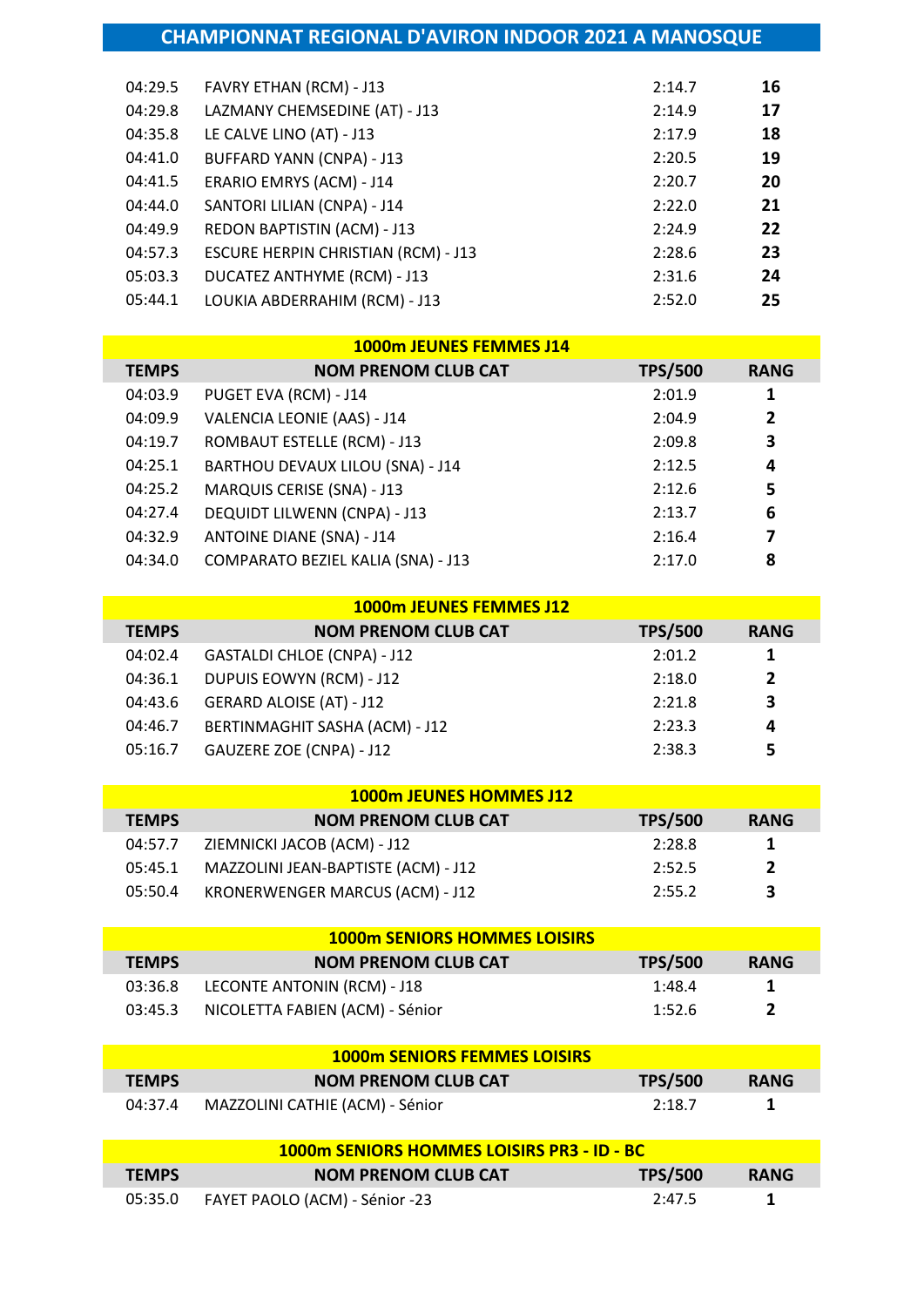|                    | <b>500m SENIORS HOMMES PR1</b>                                   |                  |                   |
|--------------------|------------------------------------------------------------------|------------------|-------------------|
| <b>TEMPS</b>       | <b>NOM PRENOM CLUB CAT</b>                                       | <b>TPS/500</b>   | <b>RANG</b>       |
| 04:55.6            | <b>BAUDRIER WILLIAM (AAS) - Sénior</b>                           | 4:55.6           | 1                 |
|                    |                                                                  |                  |                   |
|                    | <b>500m SENIORS FEMMES PR1</b>                                   |                  |                   |
| <b>TEMPS</b>       | <b>NOM PRENOM CLUB CAT</b>                                       | <b>TPS/500</b>   | <b>RANG</b>       |
| 05:07.4            | PATINAUD MAELLE (AAS) - Sénior                                   | 5:07.4           | $\mathbf{1}$      |
|                    |                                                                  |                  |                   |
|                    | <b>500m SENIORS HOMMES PR2</b>                                   |                  |                   |
| <b>TEMPS</b>       | <b>NOM PRENOM CLUB CAT</b>                                       | <b>TPS/500</b>   | <b>RANG</b>       |
| 01:58.4            | SANCHEZ ALEXIS (AAS) - Sénior                                    | 1:58.4           | 1                 |
| 02:36.7            | <b>BOUDGHENE STAMBOULI MONCEF (AAS) - Sénior -23</b>             | 2:36.7           | $\overline{2}$    |
| 02:44.8            | GINESTET DAMIEN (AAS) - Sénior                                   | 2:44.8           | 3                 |
| 02:47.3            | AYDIN EMRE (ACM) - Sénior                                        | 2:47.3           | 4                 |
|                    |                                                                  |                  |                   |
|                    | <b>500m SENIORS FEMMES PR3</b>                                   |                  |                   |
| <b>TEMPS</b>       | <b>NOM PRENOM CLUB CAT</b>                                       | <b>TPS/500</b>   | <b>RANG</b>       |
| 02:03.9            | TABOURET EMILIE (AAS) - Sénior                                   | 2:03.9           | $\mathbf{1}$      |
| 02:13.7            | ROUMEGOUX MURIEL (AAS) - Sénior                                  | 2:13.7           | $\overline{2}$    |
|                    | 500m SENIORS HOMMES PR3 - ID - BC                                |                  |                   |
| <b>TEMPS</b>       | <b>NOM PRENOM CLUB CAT</b>                                       | <b>TPS/500</b>   | <b>RANG</b>       |
|                    |                                                                  |                  |                   |
| 01:53.6            | HEMY THEO (CMSA) - Sénior                                        | 1:53.6           | 1                 |
| 01:55.9            | LATOUR GUILLAUME (AAS) - Sénior                                  | 1:55.9           | 2                 |
| 02:02.2            | LOREC DYLAN (CMSA) - Sénior                                      | 2:02.2           | 3                 |
| 02:02.7            | MERRE NATHAN (CMSA) - Sénior -23                                 | 2:02.7           | 4                 |
| 02:10.9            | SALHI MOHAMED (CMSA) - Sénior                                    | 2:10.9           | 5                 |
| 02:13.2            | ISOARDI PIERRE.LAURENT (CMSA) - Sénior                           | 2:13.2           | 6                 |
| 02:17.2            | VALENTE KEVIN (CMSA) - Sénior                                    | 2:17.2           | 7                 |
| 02:35.3            | FAYET PAOLO (ACM) - Sénior -23                                   | 2:35.3           | 8                 |
| 02:35.8            | BAGHDADKABLI NABIL (AAS) - Sénior -23                            | 2:35.8           | 9                 |
| 03:08.0            | BOUGHANEMI ILIAN (CMSA) - Sénior -23                             | 3:08.0           | 10                |
|                    |                                                                  |                  |                   |
|                    | 500m SENIORS FEMMES PR3 - ID - BC                                |                  |                   |
| <b>TEMPS</b>       | <b>NOM PRENOM CLUB CAT</b>                                       | <b>TPS/500</b>   | <b>RANG</b>       |
| 02:50.1            | STOCKER LUCIE (CMSA) - Sénior                                    | 2:50.1           | 1                 |
| 03:02.4            | <b>BRAME CLARA (CMSA) - Sénior</b>                               | 3:02.4           | $\overline{2}$    |
|                    |                                                                  |                  |                   |
|                    | 500m SENIORS HOMMES PR3 - ID - CD                                |                  |                   |
| <b>TEMPS</b>       | <b>NOM PRENOM CLUB CAT</b>                                       | <b>TPS/500</b>   | <b>RANG</b>       |
| 01:50.9<br>01:51.4 | ZEMMOUCHI HOTMAN (AAS) - Sénior<br>BOUHARID JAWAD (AAS) - Sénior | 1:50.9<br>1:51.4 | 1<br>$\mathbf{2}$ |

01:57.0 PELLERANO JEAN BAPTISTE (AAS) - Sénior 1:57.0 1:57.0 3

| <b>500m JUNIORS HOMMES J18 PR3 - ID - CD</b> |                              |                |              |  |
|----------------------------------------------|------------------------------|----------------|--------------|--|
| <b>TEMPS</b>                                 | <b>NOM PRENOM CLUB CAT</b>   | <b>TPS/500</b> | <b>RANG</b>  |  |
|                                              | 01:58.3 DAO ENZO (ACM) - J17 | 1:58.3         | 1            |  |
| 02:08.2                                      | DROUART MAXIME (ACM) - J17   | 2:08.2         | $\mathbf{z}$ |  |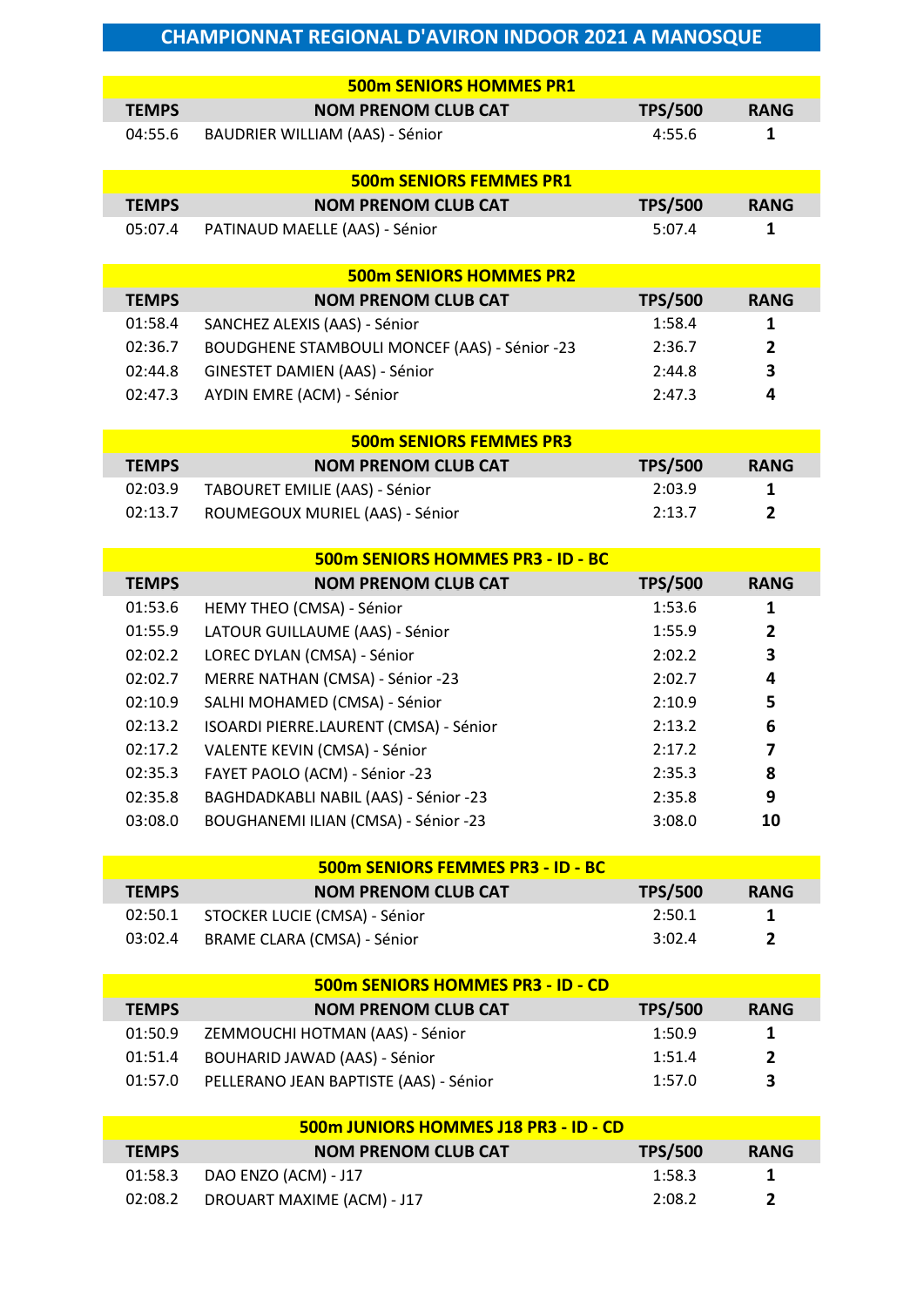| 500m JUNIORS HOMMES J16 PR3 - ID - CD |                                  |                |              |  |
|---------------------------------------|----------------------------------|----------------|--------------|--|
| <b>TEMPS</b>                          | <b>NOM PRENOM CLUB CAT</b>       | <b>TPS/500</b> | <b>RANG</b>  |  |
| 02:03.3                               | ERARIO ILLYES (ACM) - J15        | 2:03.3         | -1           |  |
| 02:08.2                               | <b>BOUCHERY JOHN (ACM) - J15</b> | 2:08.2         | $\mathbf{z}$ |  |

| <b>500m SENIORS FEMMES PR3 - ID - CD</b> |                                  |                |             |  |
|------------------------------------------|----------------------------------|----------------|-------------|--|
| <b>TEMPS</b>                             | <b>NOM PRENOM CLUB CAT</b>       | <b>TPS/500</b> | <b>RANG</b> |  |
| 02:21.1                                  | LAPLANE GABRIELLE (AAS) - Sénior | 2:21.1         | 1           |  |
| 02:51.2                                  | POGGIOLI EVA (AAS) - Sénior      | 2:51.2         | 2           |  |
| 02:53.4                                  | PISCIOTTA JULIE (AAS) - Sénior   | 2:53.4         | 3           |  |

Γ

I

| 500m JUNIORS HOMMES - J16 |                                      |                |              |  |
|---------------------------|--------------------------------------|----------------|--------------|--|
| <b>TEMPS</b>              | <b>NOM PRENOM CLUB CAT</b>           | <b>TPS/500</b> | <b>RANG</b>  |  |
| 01:30.7                   | TURBATTE GUILLAUME (AT) - J16        | 1:30.7         | 1            |  |
| 01:38.5                   | RIBON EDOARDO (ACM) - J15            | 1:38.5         | $\mathbf{2}$ |  |
| 01:42.8                   | <b>GAUTELIER ELIOT (CNPA) - J16</b>  | 1:42.8         | 3            |  |
| 01:44.1                   | FREYDIER PINEAU YANIS (CNPA) - J15   | 1:44.1         | 4            |  |
| 01:46.9                   | <b>GASTALDI QUENTIN (CNPA) - J15</b> | 1:46.9         | 5            |  |
| 01:48.9                   | <b>STANCHEV GEORGI (AT) - J16</b>    | 1:48.9         | 6            |  |
| 01:50.3                   | JOULAIN MAXIME (CNPA) - J15          | 1:50.3         | 7            |  |
| 01:54.3                   | LAZMANY MEHDI (AT) - J15             | 1:54.3         | 8            |  |
| 01:59.6                   | <b>CHERICI ROBIN (CNPA) - J16</b>    | 1:59.6         | 9            |  |

| <b>500m JUNIORS HOMMES - J18</b> |                                   |                |                |
|----------------------------------|-----------------------------------|----------------|----------------|
| <b>TEMPS</b>                     | <b>NOM PRENOM CLUB CAT</b>        | <b>TPS/500</b> | <b>RANG</b>    |
| 01:33.8                          | BOUDRANDI-SAJ ARNAUD (CNPA) - J17 | 1:33.8         | 1              |
| 01:37.5                          | <b>GUERIN TRISTAN (AT) - J17</b>  | 1:37.5         | $\overline{2}$ |
| 01:38.4                          | KEREBEL AURELIEN (AT) - J18       | 1:38.4         | 3              |
| 01:38.8                          | MALAGA AXEL (ACM) - J17           | 1:38.8         | 4              |
| 01:38.8                          | SERRES ARNAUD (ACM) - J17         | 1:38.8         | 5              |
| 01:40.5                          | LABATUT GUILHEM (CNPA) - J17      | 1:40.5         | 6              |
| 01:46.9                          | THEO GERMAIN (AT) - J18           | 1:46.9         | 7              |

| <b>500m JUNIORS FEMMES - J18</b> |                                   |                |                |  |
|----------------------------------|-----------------------------------|----------------|----------------|--|
| <b>TEMPS</b>                     | <b>NOM PRENOM CLUB CAT</b>        | <b>TPS/500</b> | <b>RANG</b>    |  |
| 01:51.4                          | MOUGEOT INES (AT) - J18           | 1:51.4         | 1              |  |
| 01:55.8                          | LEBRE SELMA (CNPA) - J17          | 1:55.8         | $\overline{2}$ |  |
| 02:05.1                          | DUMARCHER LISA (CNPA) - J17       | 2:05.1         | 3              |  |
| 02:09.5                          | <b>GAVIGNET LEONIE (AT) - J17</b> | 2:09.5         | 4              |  |

|              | <b>500m SENIORS HOMMES</b>           |                |             |
|--------------|--------------------------------------|----------------|-------------|
| <b>TEMPS</b> | <b>NOM PRENOM CLUB CAT</b>           | <b>TPS/500</b> | <b>RANG</b> |
| 01:27.9      | LIOT DAVID (ACM) - Sénior            | 1:27.9         | 1           |
| 01:30.4      | BLENET NICOLAS (SNA) - Sénior        | 1:30.4         | 2           |
| 01:34.0      | PATINAUD LILIAN (AAS) - Sénior       | 1:34.0         | 3           |
| 01:35.6      | TALAGRAND JEAN-LOUIS (ACM) - Sénior  | 1:35.6         | 4           |
| 01:35.9      | LENOIR SANDY (ACM) - Sénior          | 1:35.9         | 5           |
| 01:41.3      | <b>ROUX THOMAS - Sénior</b>          | 1:41.3         | 6           |
| 01:42.3      | <b>CORDIER FLORIN (AAS) - Sénior</b> | 1:42.3         | 7           |
| 01:51.2      | MESQUIDA FREDERIC - Sénior           | 1:51.2         | 8           |